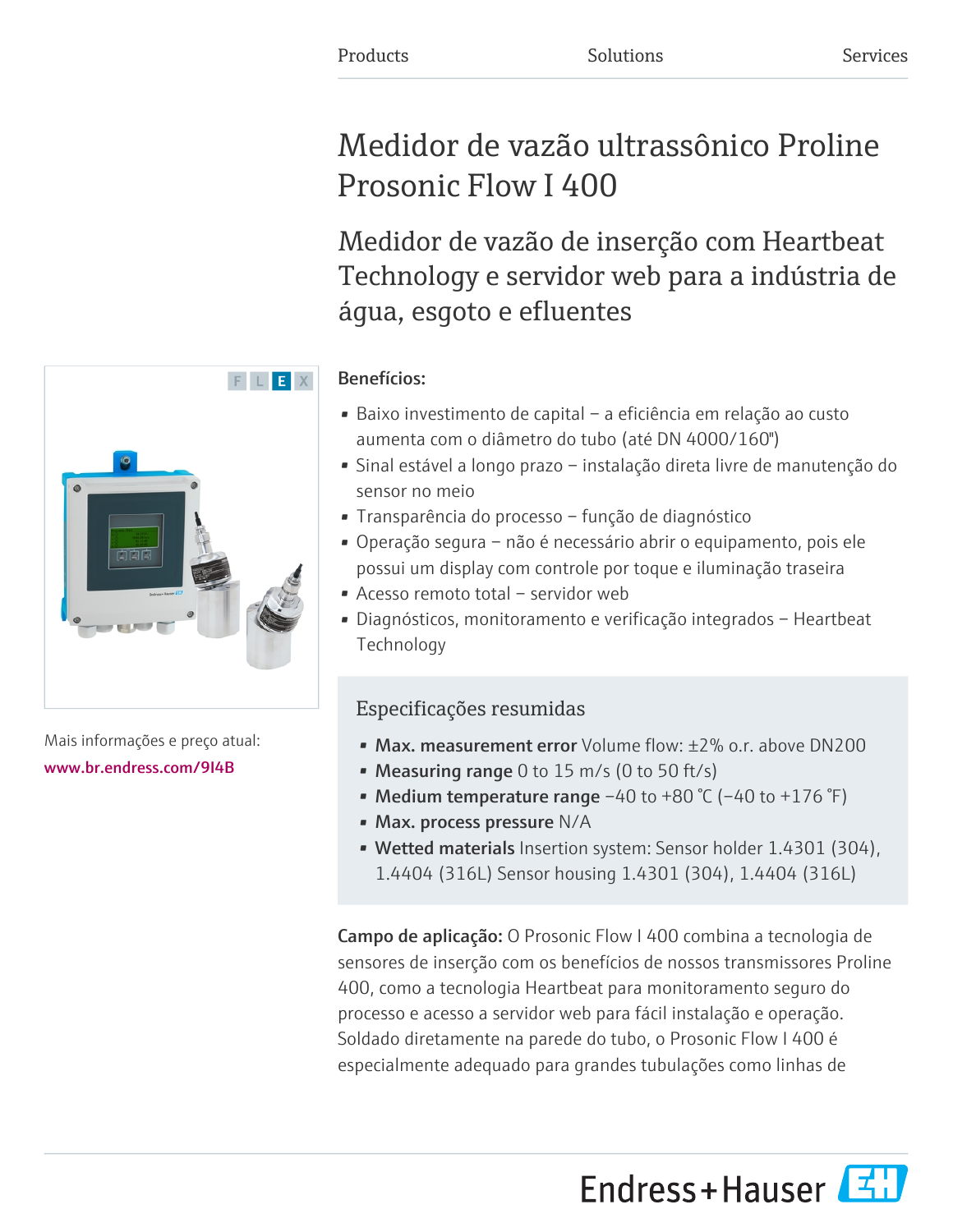distribuição de água e projetos onde uma instalação fixa do equipamento é necessária.

# Características e especificações

#### Liquids Measuring principle

Ultrasonic flow

#### Product headline

Insertion meter with Heartbeat Technology and web server for the water and wastewater industry.

Bidirectional flow measurement of water and wastewater.

#### Sensor features

Low capital investment – cost-effectiveness increases with pipe diameter (up to DN 4000/156"). Long-term stable signal – maintenance-free permanent mounting from outside with coupling pads. Process transparency – diagnostic capability.

Supports two parallel measurement paths. For large diameters: DN 200 to 4000 (8 to 160"). Medium temperatur: –40 to +80 °C (–40 to +176  $\degree$ F).

#### Transmitter features

Safe operation – no need to open the device due to display with touch control, background lighting. Full remote access – web server. Integrated diagnostics, verification and monitoring – Heartbeat Technology. Transmitter housing made of durable polycarbonate or aluminium. Remote version for wall mounting. Integrated data logger: measured values monitoring.

#### Nominal diameter range

DN200 to 4000 (8 to 160")

#### Wetted materials

Insertion system: Sensor holder 1.4301 (304), 1.4404 (316L) Sensor housing 1.4301 (304), 1.4404 (316L)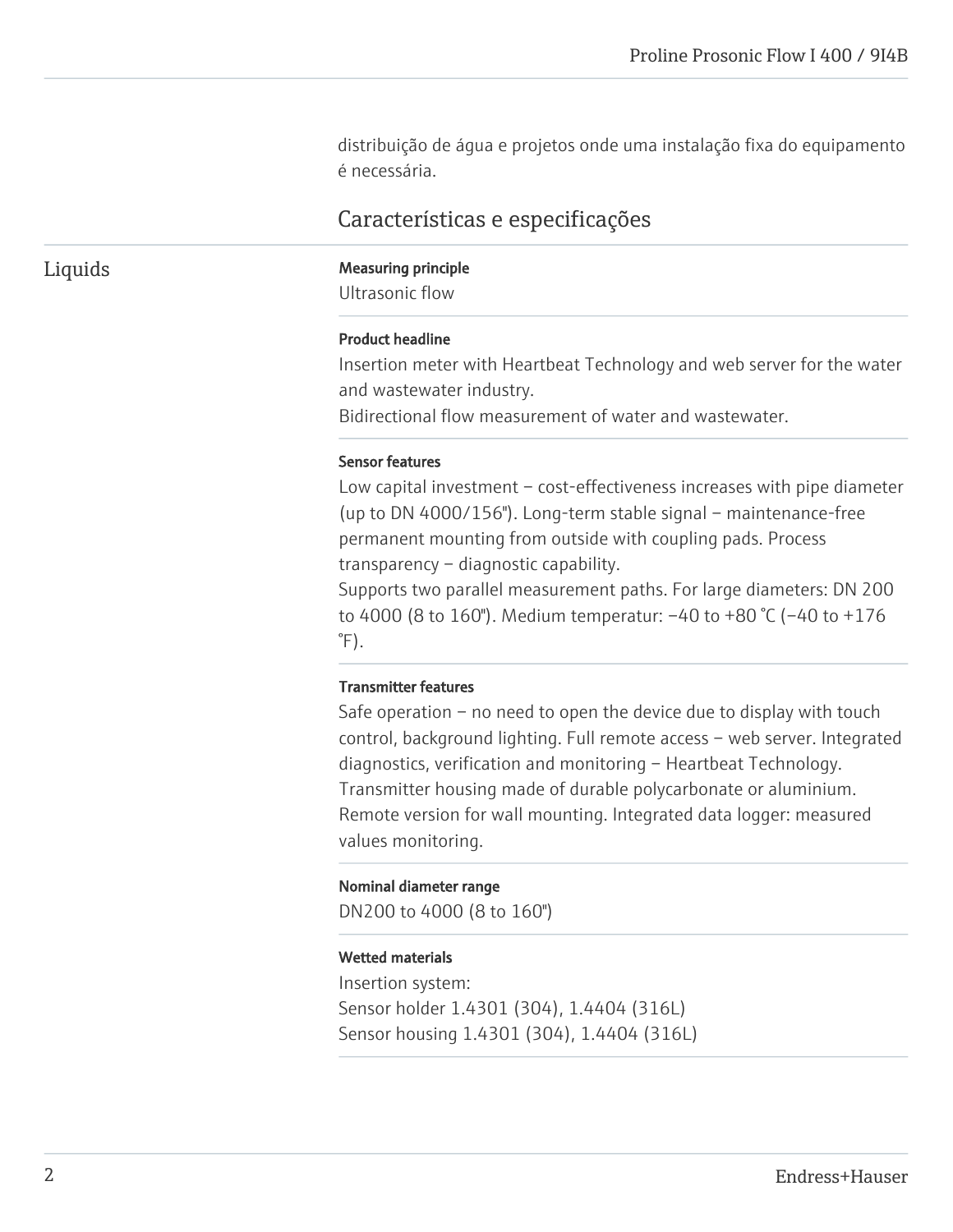# Liquids

#### Measured variables

Volume flow, Flow velocity, Sound velocity

Max. measurement error Volume flow: ±2% o.r. above DN200

Measuring range 0 to 15 m/s (0 to 50 ft/s)

#### Max. process pressure N/A

Medium temperature range  $-40$  to  $+80$  °C ( $-40$  to  $+176$  °F)

Ambient temperature range -20 to 60°C (-4 to 140°F)

Sensor housing material

N/A

Transmitter housing material Wall-mounted housing: Polycarbonat; AlSi10Mg, coated

#### Degree of protection

Transmitter: IP66/67, Type 4X enclosure Sensor: IP66/67, Type 4X enclosure, IP68, Type 6P enclosure (optional)

#### Display/Operation

4‐line backlit display with touch control (operation from outside) Configuration via local display, web browser and operating tools possible

#### **Outputs**

3 ouputs: 4‐20 mA/4‐20 mA HART (active) Pulse/frequency/switch output (passive) Pulse/frequency/switch output (passive)